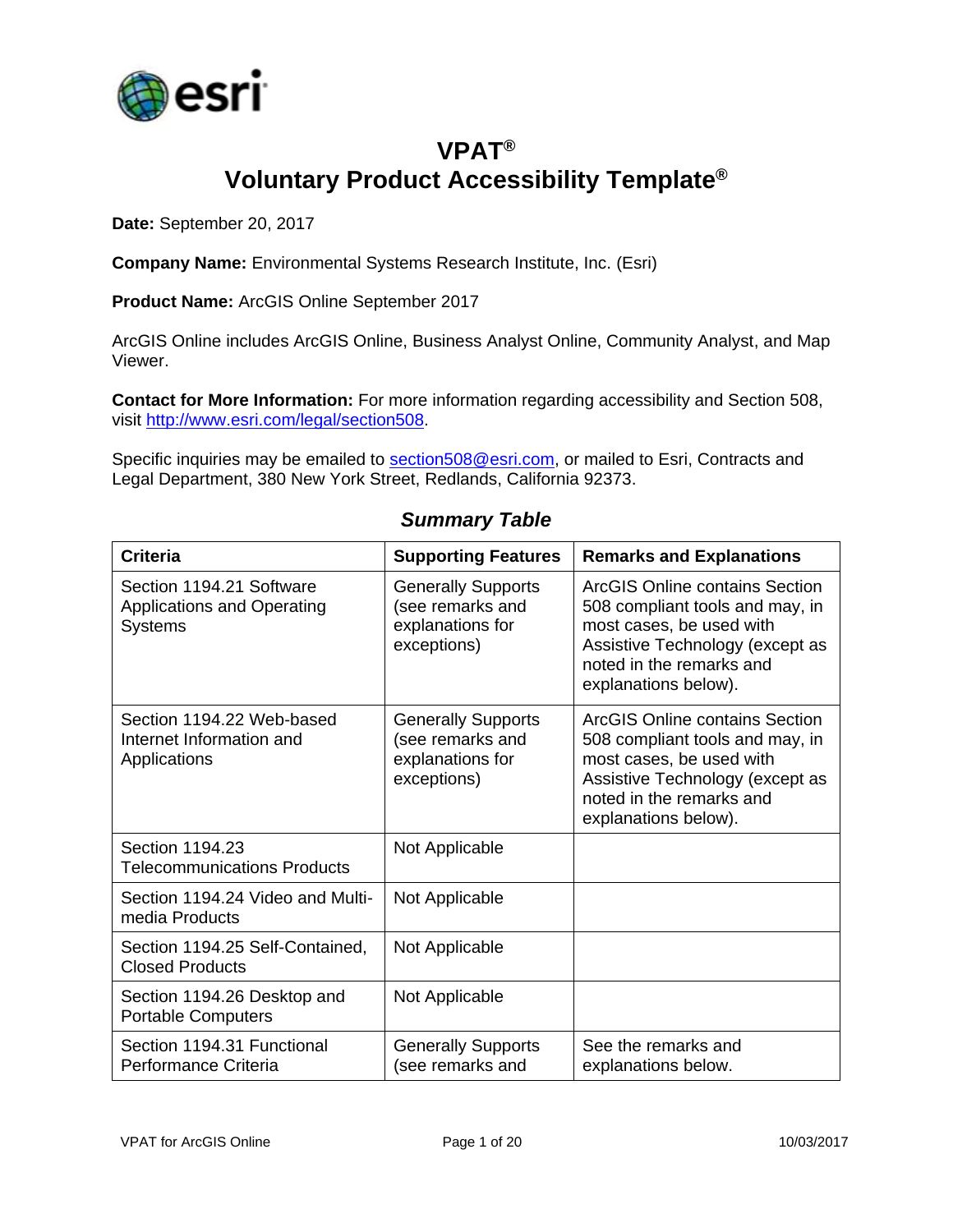|                                                           | explanations for<br>exceptions) |                                            |
|-----------------------------------------------------------|---------------------------------|--------------------------------------------|
| Section 1194.41 Information,<br>Documentation and Support | <b>Supports</b>                 | See the remarks and<br>explanations below. |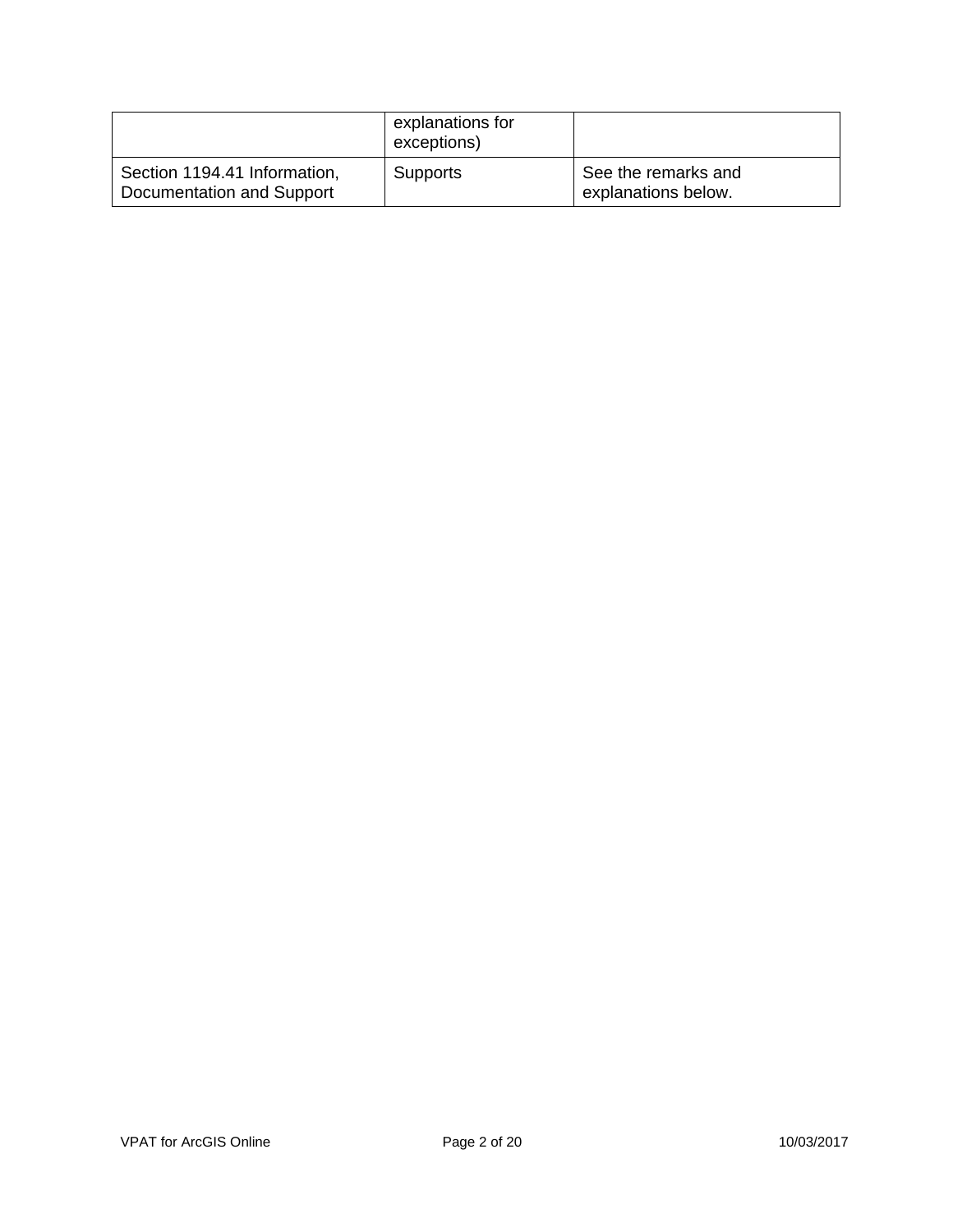| <b>Criteria</b>                                                                                                                                                                                                                                                                                                                                                                                                                                                                                                                                                                                         | <b>Supporting Features</b> | <b>Remarks and Explanations</b>                                                                                                                                                                                                                                                                                                                                                                                                                                                                                                                                                                                                                                                                                                                                                                            |
|---------------------------------------------------------------------------------------------------------------------------------------------------------------------------------------------------------------------------------------------------------------------------------------------------------------------------------------------------------------------------------------------------------------------------------------------------------------------------------------------------------------------------------------------------------------------------------------------------------|----------------------------|------------------------------------------------------------------------------------------------------------------------------------------------------------------------------------------------------------------------------------------------------------------------------------------------------------------------------------------------------------------------------------------------------------------------------------------------------------------------------------------------------------------------------------------------------------------------------------------------------------------------------------------------------------------------------------------------------------------------------------------------------------------------------------------------------------|
| (a) When software is designed to<br>run on a system that has a<br>keyboard, product functions shall<br>be executable from a keyboard<br>where the function itself or the<br>result of performing a function<br>can be discerned textually.                                                                                                                                                                                                                                                                                                                                                              | Supports                   | ArcGIS Online uses web<br>browsers to host the dialogs and<br>interfaces. Keyboard and device<br>interaction is governed by the<br>browser and web pages. ArcGIS<br>Online honors the accessibility<br>features within the browser.<br>Users should consult their<br>browser's documentation for<br>accessibility information.<br>Note: Keyboard alternatives are<br>required only when the function<br>of the result of performing the<br>function can be discerned<br>textually. ArcGIS Online<br>contains geographic information<br>system (GIS) technology that<br>captures, manages, and<br>analyzes data through digital<br>maps. Many GIS functions (such<br>as drawing lines on a screen)<br>cannot be discerned textually,<br>therefore, no keyboard<br>equivalent exists for these<br>functions. |
| (b) Applications shall not disrupt<br>or disable activated features of<br>other products that are identified<br>as accessibility features, where<br>those features are developed and<br>documented according to<br>industry standards. Applications<br>also shall not disrupt or disable<br>activated features of any<br>operating system that are<br>identified as accessibility features<br>where the application<br>programming interface for those<br>accessibility features has been<br>documented by the manufacturer<br>of the operating system and is<br>available to the product<br>developer. | Supports                   |                                                                                                                                                                                                                                                                                                                                                                                                                                                                                                                                                                                                                                                                                                                                                                                                            |
| (c) A well-defined on-screen<br>indication of the current focus                                                                                                                                                                                                                                                                                                                                                                                                                                                                                                                                         | Supports                   | ArcGIS Online uses web<br>browsers to host the dialogs and                                                                                                                                                                                                                                                                                                                                                                                                                                                                                                                                                                                                                                                                                                                                                 |

*Section 1194.21 Software Applications and Operating Systems – Detail*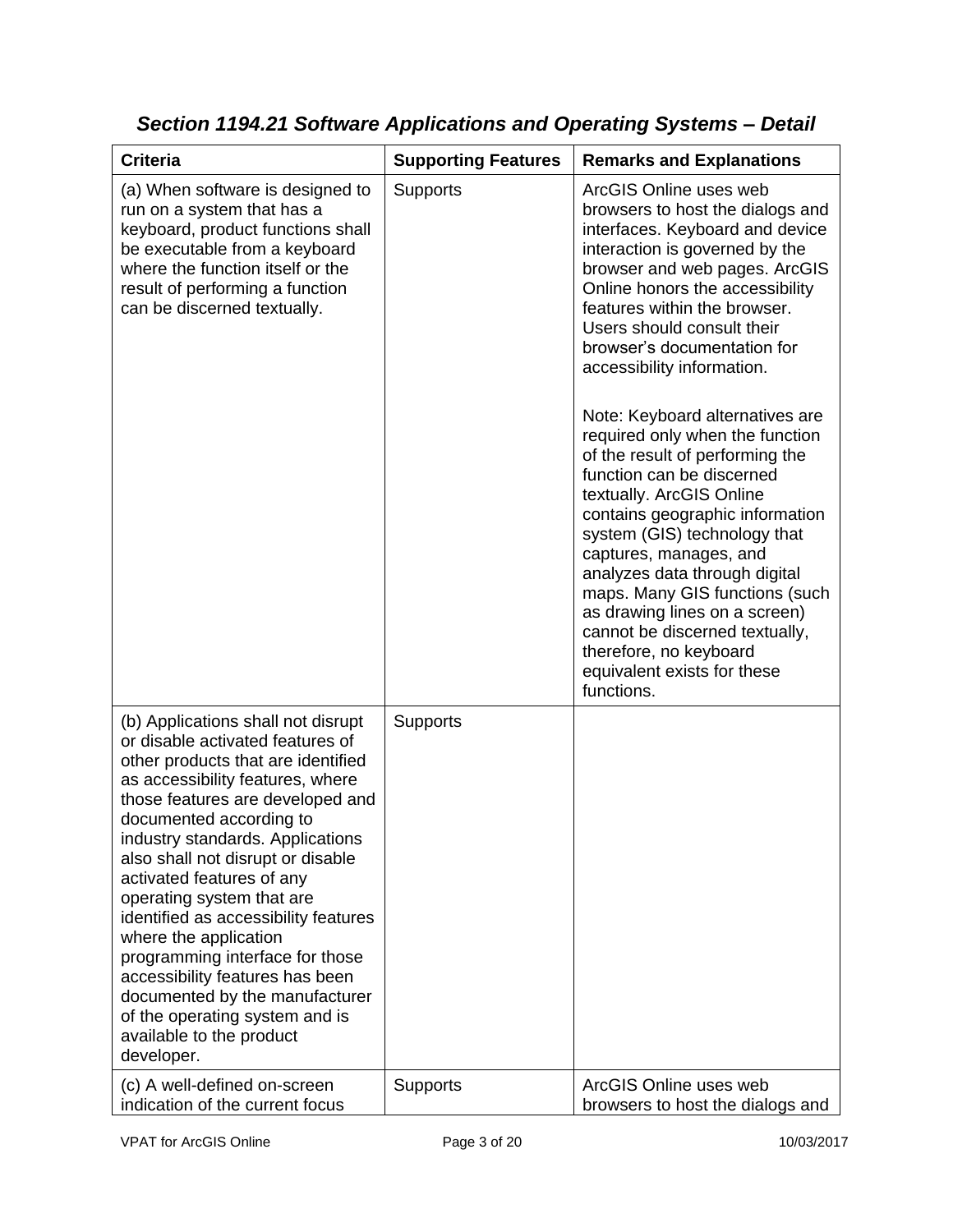| shall be provided that moves<br>among interactive interface<br>elements as the input focus<br>changes. The focus shall be<br>programmatically exposed so<br>that Assistive Technology can<br>track focus and focus changes.                                                                                |                 | interfaces. Keyboard or device<br>interaction is governed by the<br>support of the browser and web<br>pages. ArcGIS Online honors<br>the accessibility features within<br>the browser. Users should<br>consult their browser's<br>documentation for accessibility<br>information.                                                               |
|------------------------------------------------------------------------------------------------------------------------------------------------------------------------------------------------------------------------------------------------------------------------------------------------------------|-----------------|-------------------------------------------------------------------------------------------------------------------------------------------------------------------------------------------------------------------------------------------------------------------------------------------------------------------------------------------------|
| (d) Sufficient information about a<br>user interface element including<br>the identity, operation and state<br>of the element shall be available<br>to Assistive Technology. When<br>an image represents a program<br>element, the information<br>conveyed by the image must also<br>be available in text. | <b>Supports</b> |                                                                                                                                                                                                                                                                                                                                                 |
| (e) When bitmap images are<br>used to identify controls, status<br>indicators, or other programmatic<br>elements, the meaning assigned<br>to those images shall be<br>consistent throughout an<br>application's performance.                                                                               | Supports        | ArcGIS Online uses web<br>browsers to host the dialogs and<br>interfaces. Keyboard or device<br>interaction is governed by the<br>support of the browser and web<br>pages. ArcGIS Online honors<br>the accessibility features within<br>the browser. Users should<br>consult their browser's<br>documentation for accessibility<br>information. |
| (f) Textual information shall be<br>provided through operating<br>system functions for displaying<br>text. The minimum information<br>that shall be made available is<br>text content, text input caret<br>location, and text attributes.                                                                  | <b>Supports</b> | ArcGIS Online uses web<br>browsers to host the dialogs and<br>interfaces. Keyboard or device<br>interaction is governed by the<br>support of the browser and web<br>pages. ArcGIS Online honors<br>the accessibility features within<br>the browser. Users should<br>consult their browser's<br>documentation for accessibility<br>information. |
| (g) Applications shall not override<br>user selected contrast and color<br>selections and other individual<br>display attributes.                                                                                                                                                                          | Supports        |                                                                                                                                                                                                                                                                                                                                                 |
| (h) When animation is displayed,<br>the information shall be<br>displayable in at least one non-                                                                                                                                                                                                           | Supports        |                                                                                                                                                                                                                                                                                                                                                 |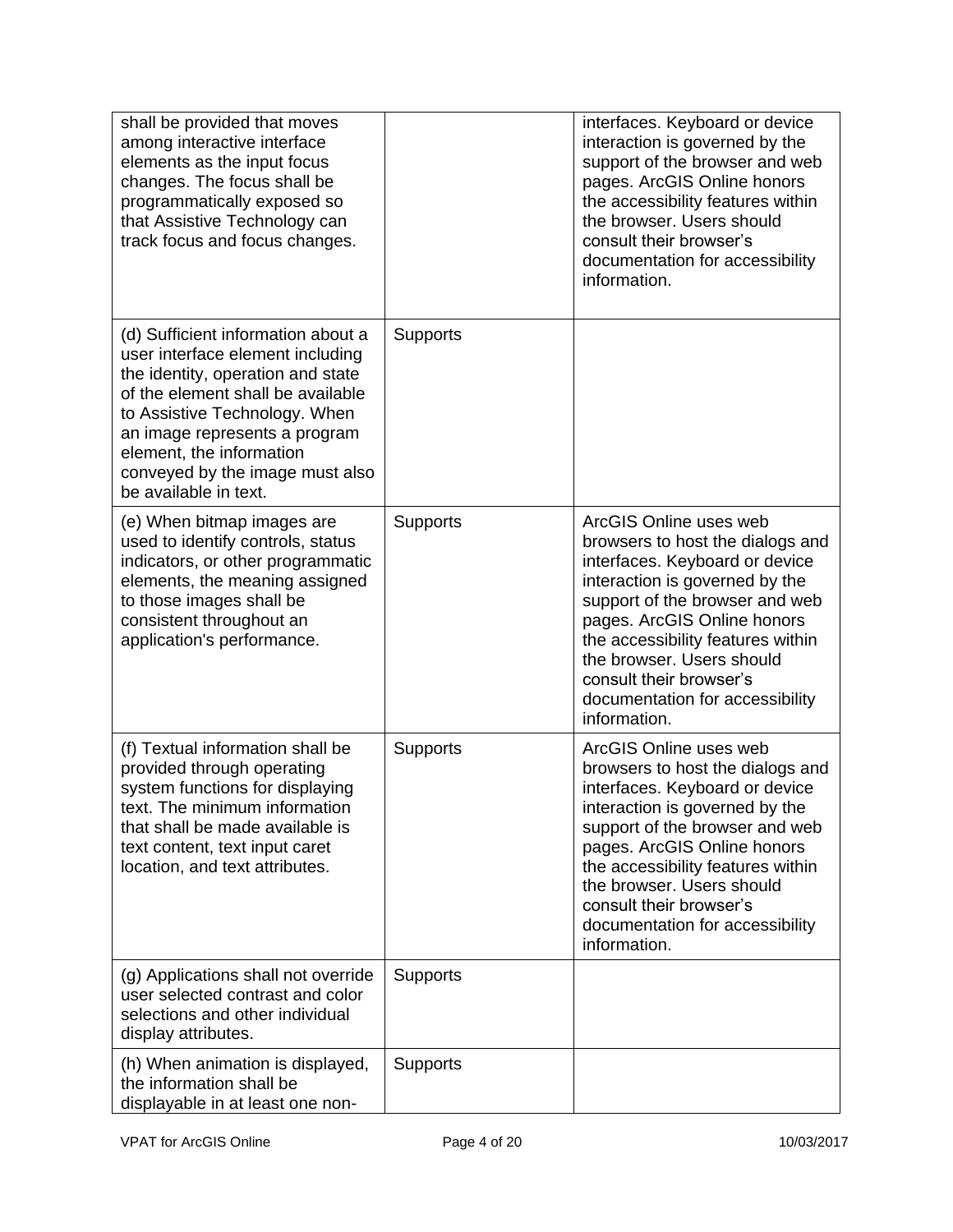| animated presentation mode at<br>the option of the user.                                                                                                                                                                                                            |                                                                      |                                                                                                                                                                   |
|---------------------------------------------------------------------------------------------------------------------------------------------------------------------------------------------------------------------------------------------------------------------|----------------------------------------------------------------------|-------------------------------------------------------------------------------------------------------------------------------------------------------------------|
| (i) Color coding shall not be used<br>as the only means of conveying<br>information, indicating an action,<br>prompting a response, or<br>distinguishing a visual element.                                                                                          | <b>Supports</b>                                                      |                                                                                                                                                                   |
| (j) When a product permits a user<br>to adjust color and contrast<br>settings, a variety of color<br>selections capable of producing a<br>range of contrast levels shall be<br>provided.                                                                            | <b>Supports</b>                                                      |                                                                                                                                                                   |
| (k) Software shall not use<br>flashing or blinking text, objects,<br>or other elements having a flash<br>or blink frequency greater than 2<br>Hz and lower than 55 Hz.                                                                                              | <b>Supports</b>                                                      |                                                                                                                                                                   |
| (I) When electronic forms are<br>used, the form shall allow people<br>using Assistive Technology to<br>access the information, field<br>elements, and functionality<br>required for completion and<br>submission of the form, including<br>all directions and cues. | Supports when<br>combined with<br>compatible Assistive<br>Technology | ArcGIS Online honors the<br>accessibility features within the<br>browser. Users should consult<br>their browser's documentation<br>for accessibility information. |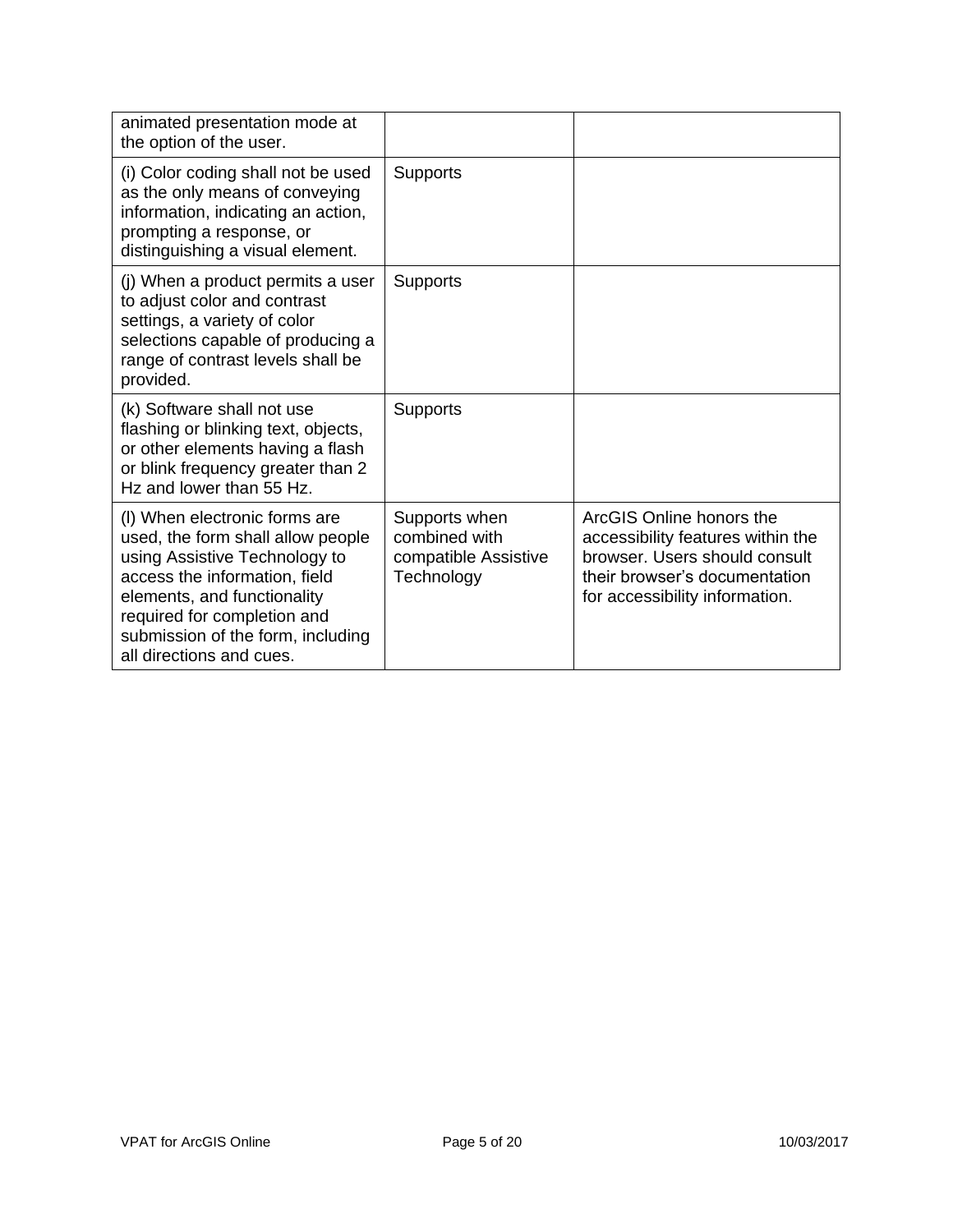| <b>Criteria</b>                                                                                                                                              | <b>Supporting Features</b>  | <b>Remarks and Explanations</b>                                                                                                                                                                                                                                                                                                                                                                                                                                                                                                       |
|--------------------------------------------------------------------------------------------------------------------------------------------------------------|-----------------------------|---------------------------------------------------------------------------------------------------------------------------------------------------------------------------------------------------------------------------------------------------------------------------------------------------------------------------------------------------------------------------------------------------------------------------------------------------------------------------------------------------------------------------------------|
| (a) A text equivalent for every<br>non-text element shall be<br>provided (e.g., via "alt",<br>"longdesc", or in element<br>content).                         | Supports with<br>Exceptions | Most controls provide 'alt' text<br>but some do not given the<br>inherent nature of GIS software,<br>mapping software, and/or<br>general limits on the framework<br>or technology.<br>Note: ArcGIS Online contains<br>geographic information system<br>(GIS) technology that captures,<br>manages, and analyzes data<br>through digital maps. Some GIS<br>functions (such as drawing lines<br>on a digital map) cannot be<br>represented with text equivalent<br>and, therefore, no text<br>equivalent exists for these<br>functions. |
| (b) Equivalent alternatives for any<br>multimedia presentation shall be<br>synchronized with the<br>presentation.                                            | Not Applicable              |                                                                                                                                                                                                                                                                                                                                                                                                                                                                                                                                       |
| (c) Web pages shall be designed<br>so that all information conveyed<br>with color is also available<br>without color, for example from<br>context or markup. | Not Applicable              |                                                                                                                                                                                                                                                                                                                                                                                                                                                                                                                                       |
| (d) Documents shall be<br>organized so they are readable<br>without requiring an associated<br>style sheet.                                                  | Not Applicable              |                                                                                                                                                                                                                                                                                                                                                                                                                                                                                                                                       |
| (e) Redundant text links shall be<br>provided for each active region of<br>a server-side image map.                                                          | Supports with<br>Exceptions | Most controls support redundant<br>text links but some do not given<br>the inherent nature of GIS<br>software, mapping software,<br>and/or general limits on the<br>framework or technology.<br>Note: ArcGIS Online contains<br>geographic information system                                                                                                                                                                                                                                                                         |
|                                                                                                                                                              |                             | (GIS) technology that captures,<br>manages, and analyzes data<br>through digital maps. Some<br>aspects of a digital map or of                                                                                                                                                                                                                                                                                                                                                                                                         |

*Section 1194.22 Web-based Internet Information and Applications – Detail*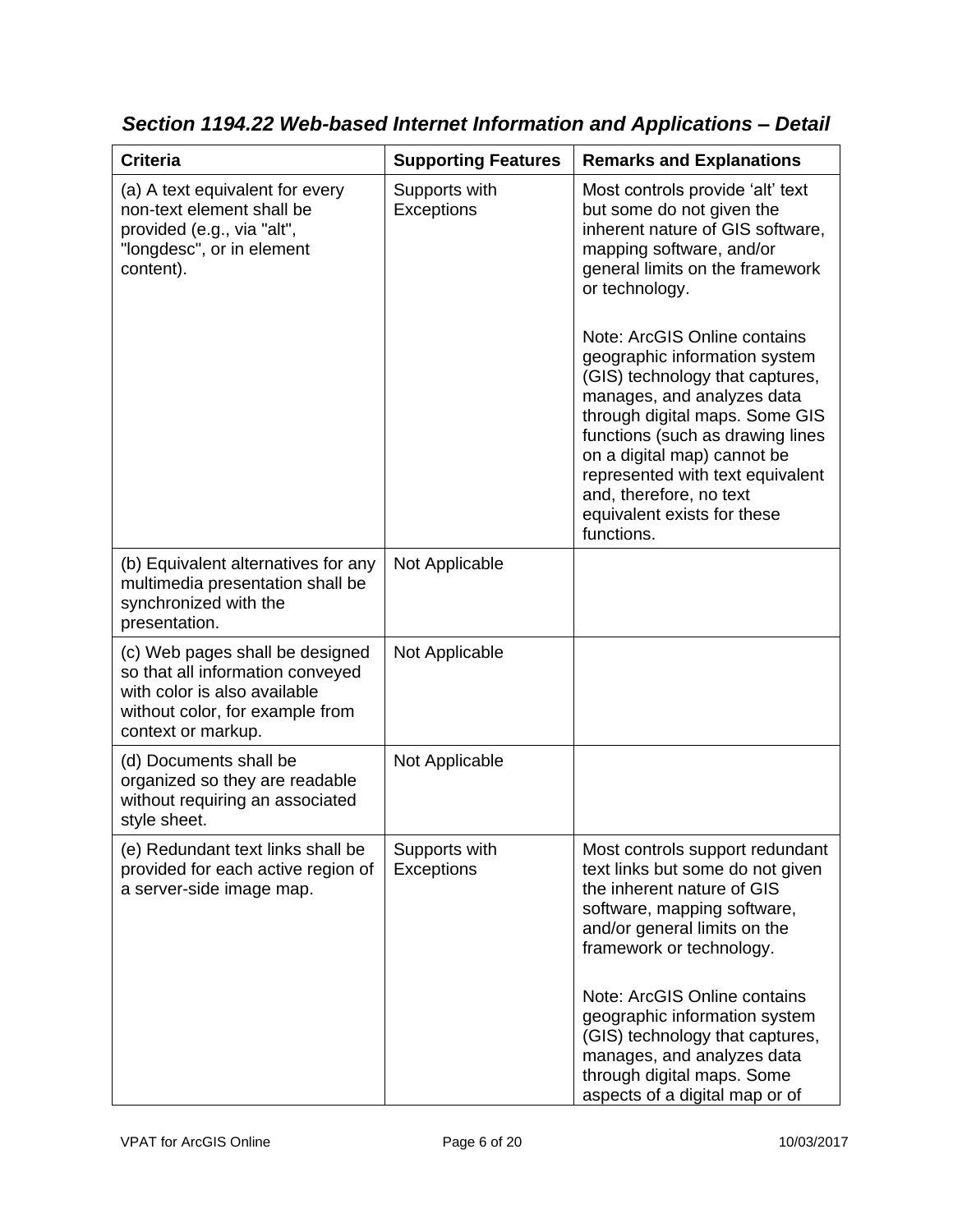|                                                                                                                                                                                                                                                                                                                             |                 | GIS software are inherently<br>visual/graphical and cannot be<br>adequately represented in text.                                                                                                                                              |
|-----------------------------------------------------------------------------------------------------------------------------------------------------------------------------------------------------------------------------------------------------------------------------------------------------------------------------|-----------------|-----------------------------------------------------------------------------------------------------------------------------------------------------------------------------------------------------------------------------------------------|
| (f) Client-side image maps shall<br>be provided instead of server-<br>side image maps except where<br>the regions cannot be defined<br>with an available geometric<br>shape.                                                                                                                                                | <b>Supports</b> |                                                                                                                                                                                                                                               |
| (g) Row and column headers<br>shall be identified for data tables.                                                                                                                                                                                                                                                          | <b>Supports</b> |                                                                                                                                                                                                                                               |
| (h) Markup shall be used to<br>associate data cells and header<br>cells for data tables that have two<br>or more logical levels of row or<br>column headers.                                                                                                                                                                | Supports        |                                                                                                                                                                                                                                               |
| (i) Frames shall be titled with text<br>that facilitates frame identification<br>and navigation.                                                                                                                                                                                                                            | Not Applicable  |                                                                                                                                                                                                                                               |
| (j) Pages shall be designed to<br>avoid causing the screen to<br>flicker with a frequency greater<br>than 2 Hz and lower than 55 Hz.                                                                                                                                                                                        | Supports        |                                                                                                                                                                                                                                               |
| (k) A text-only page, with<br>equivalent information or<br>functionality, shall be provided to<br>make a web site comply with the<br>provisions of this part, when<br>compliance cannot be<br>accomplished in any other way.<br>The content of the text-only page<br>shall be updated whenever the<br>primary page changes. | Not Applicable  | ArcGIS Online is a web-based<br>application that requires<br>JavaScript to provide almost all<br>functionalities. A text-only<br>version of ArcGIS Online pages<br>will be useless for users and in<br>some cases the pages will not<br>load. |
| (I) When pages utilize scripting<br>languages to display content, or<br>to create interface elements, the<br>information provided by the script<br>shall be identified with functional<br>text that can be read by Assistive<br>Technology.                                                                                 | <b>Supports</b> |                                                                                                                                                                                                                                               |
| (m) When a web page requires<br>that an applet, plug-in or other<br>application be present on the<br>client system to interpret page<br>content, the page must provide a<br>link to a plug-in or applet that                                                                                                                | Not Applicable  |                                                                                                                                                                                                                                               |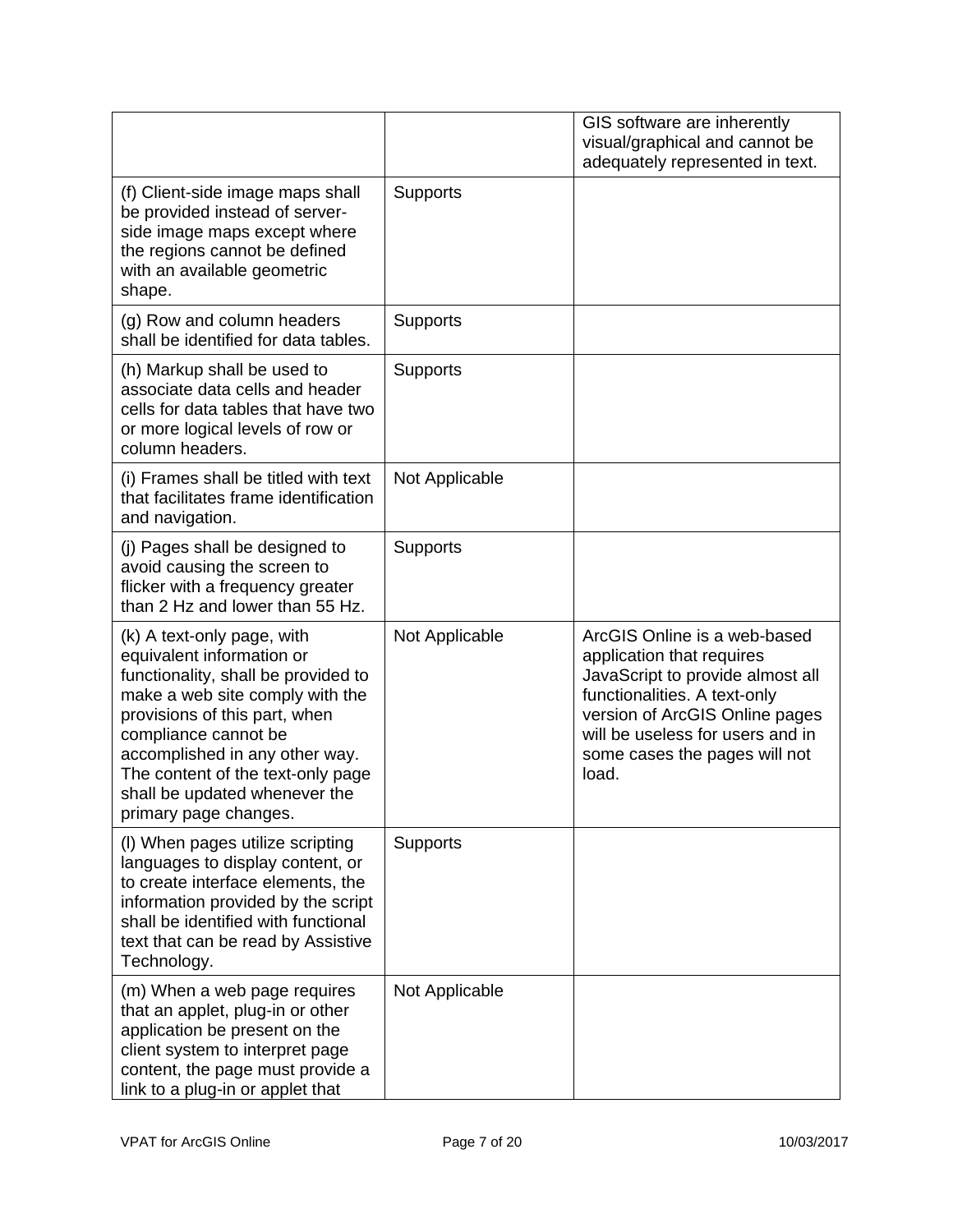| complies with $§1194.21(a)$<br>through (I).                                                                                                                                                                                                                                                         |                |  |
|-----------------------------------------------------------------------------------------------------------------------------------------------------------------------------------------------------------------------------------------------------------------------------------------------------|----------------|--|
| (n) When electronic forms are<br>designed to be completed on-<br>line, the form shall allow people<br>using Assistive Technology to<br>access the information, field<br>elements, and functionality<br>required for completion and<br>submission of the form, including<br>all directions and cues. | Not Applicable |  |
| (o) A method shall be provided<br>that permits users to skip<br>repetitive navigation links.                                                                                                                                                                                                        | Not Applicable |  |
| (p) When a timed response is<br>required, the user shall be alerted<br>and given sufficient time to<br>indicate more time is required.                                                                                                                                                              | Not Applicable |  |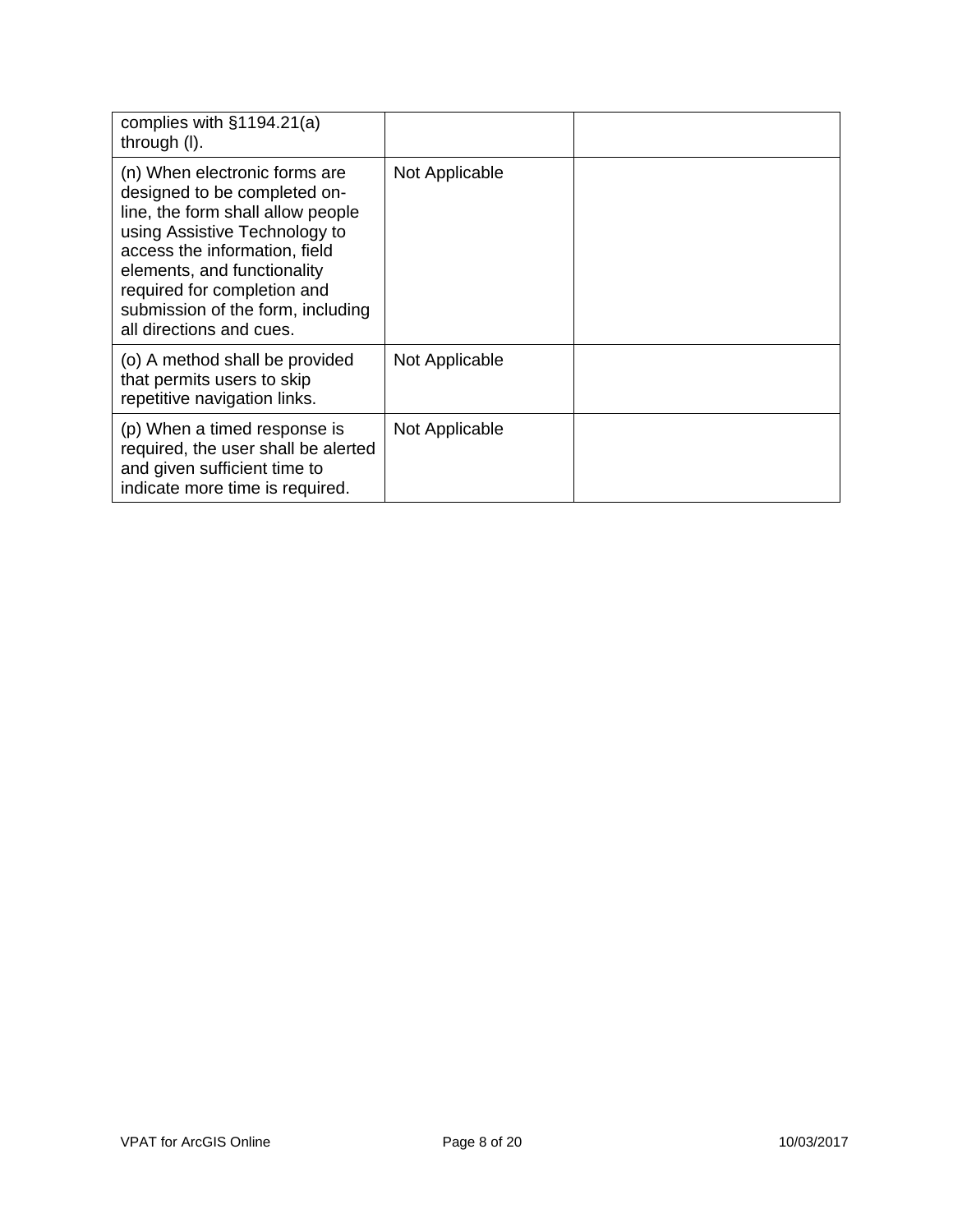| <b>Criteria</b>                                                                                                                                                                                                                                                                                                                                                       | <b>Supporting Features</b> | <b>Remarks and Explanations</b> |
|-----------------------------------------------------------------------------------------------------------------------------------------------------------------------------------------------------------------------------------------------------------------------------------------------------------------------------------------------------------------------|----------------------------|---------------------------------|
| (a) Telecommunications products<br>or systems which provide a<br>function allowing voice<br>communication and which do not<br>themselves provide a TTY<br>functionality shall provide a<br>standard non-acoustic<br>connection point for TTYs.<br>Microphones shall be capable of<br>being turned on and off to allow<br>the user to intermix speech with<br>TTY use. | Not Applicable             |                                 |
| (b) Telecommunications products<br>which include voice<br>communication functionality shall<br>support all commonly used cross-<br>manufacturer non-proprietary<br>standard TTY signal protocols.                                                                                                                                                                     | Not Applicable             |                                 |
| (c) Voice mail, auto-attendant,<br>and interactive voice response<br>telecommunications systems<br>shall be usable by TTY users<br>with their TTYs.                                                                                                                                                                                                                   | Not Applicable             |                                 |
| (d) Voice mail, messaging, auto-<br>attendant, and interactive voice<br>response telecommunications<br>systems that require a response<br>from a user within a time interval,<br>shall give an alert when the time<br>interval is about to run out, and<br>shall provide sufficient time for<br>the user to indicate more time is<br>required.                        | Not Applicable             |                                 |
| (e) Where provided, caller<br>identification and similar<br>telecommunications functions<br>shall also be available for users<br>of TTYs, and for users who<br>cannot see displays.                                                                                                                                                                                   | Not Applicable             |                                 |
| (f) For transmitted voice signals,<br>telecommunications products<br>shall provide a gain adjustable up<br>to a minimum of 20 dB. For<br>incremental volume control, at                                                                                                                                                                                               | Not Applicable             |                                 |

### *Section 1194.23 Telecommunications Products – Detail*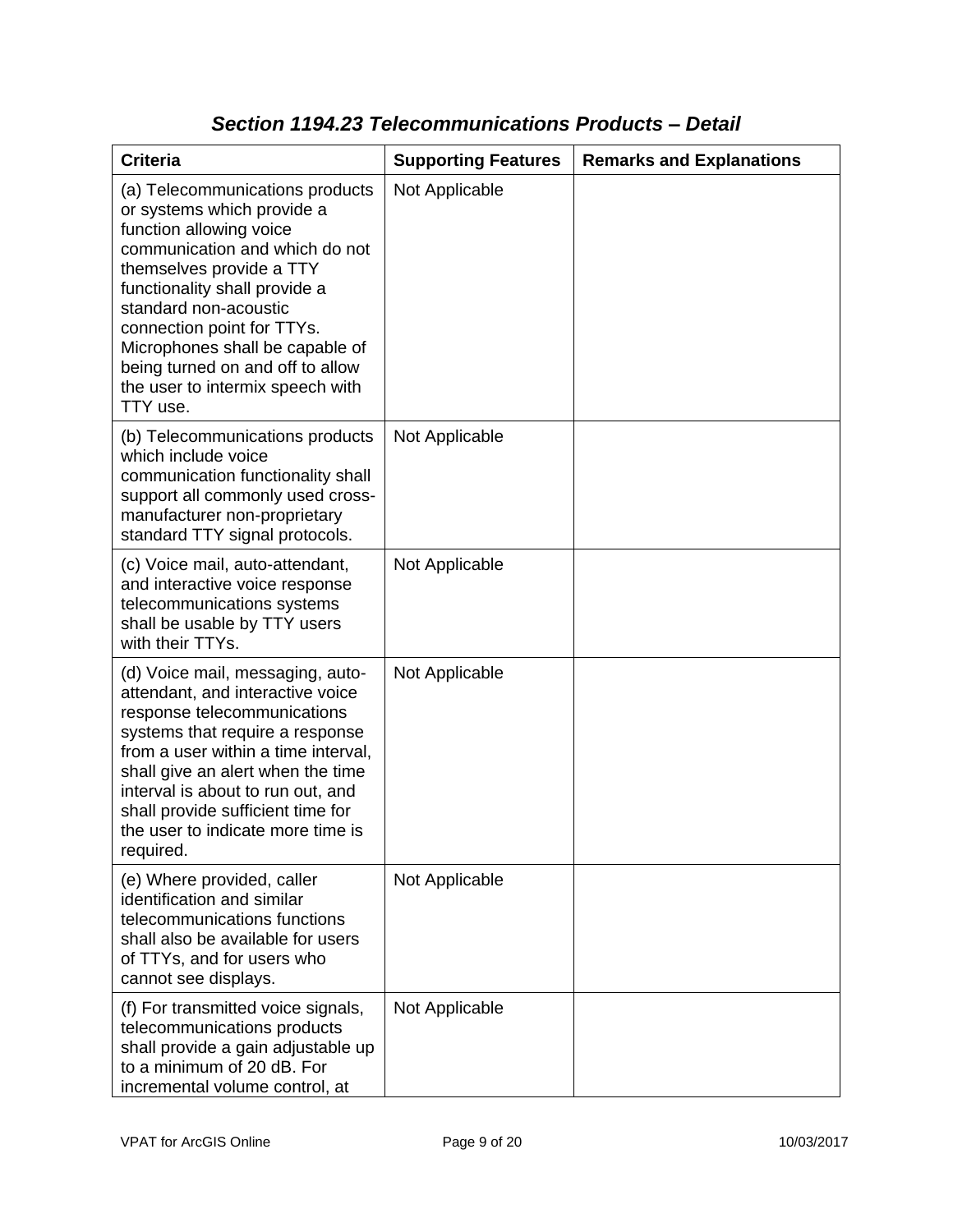| least one intermediate step of 12<br>dB of gain shall be provided.                                                                                                                                                                                                                                                                                                                                                                                                                                                   |                |  |
|----------------------------------------------------------------------------------------------------------------------------------------------------------------------------------------------------------------------------------------------------------------------------------------------------------------------------------------------------------------------------------------------------------------------------------------------------------------------------------------------------------------------|----------------|--|
| (g) If the telecommunications<br>product allows a user to adjust<br>the receive volume, a function<br>shall be provided to automatically<br>reset the volume to the default<br>level after every use.                                                                                                                                                                                                                                                                                                                | Not Applicable |  |
| (h) Where a telecommunications<br>product delivers output by an<br>audio transducer which is<br>normally held up to the ear, a<br>means for effective magnetic<br>wireless coupling to hearing<br>technologies shall be provided.                                                                                                                                                                                                                                                                                    | Not Applicable |  |
| (i) Interference to hearing<br>technologies (including hearing<br>aids, cochlear implants, and<br>assistive listening devices) shall<br>be reduced to the lowest possible<br>level that allows a user of hearing<br>technologies to utilize the<br>telecommunications product.                                                                                                                                                                                                                                       | Not Applicable |  |
| (i) Products that transmit or<br>conduct information or<br>communication, shall pass<br>through cross-manufacturer, non-<br>proprietary, industry-standard<br>codes, translation protocols,<br>formats or other information<br>necessary to provide the<br>information or communication in<br>a usable format. Technologies<br>which use encoding, signal<br>compression, format<br>transformation, or similar<br>techniques shall not remove<br>information needed for access or<br>shall restore it upon delivery. | Not Applicable |  |
| (k)(1) Products which have<br>mechanically operated controls<br>or keys shall comply with the<br>following: Controls and Keys<br>shall be tactilely discernible<br>without activating the controls or<br>keys.                                                                                                                                                                                                                                                                                                       | Not Applicable |  |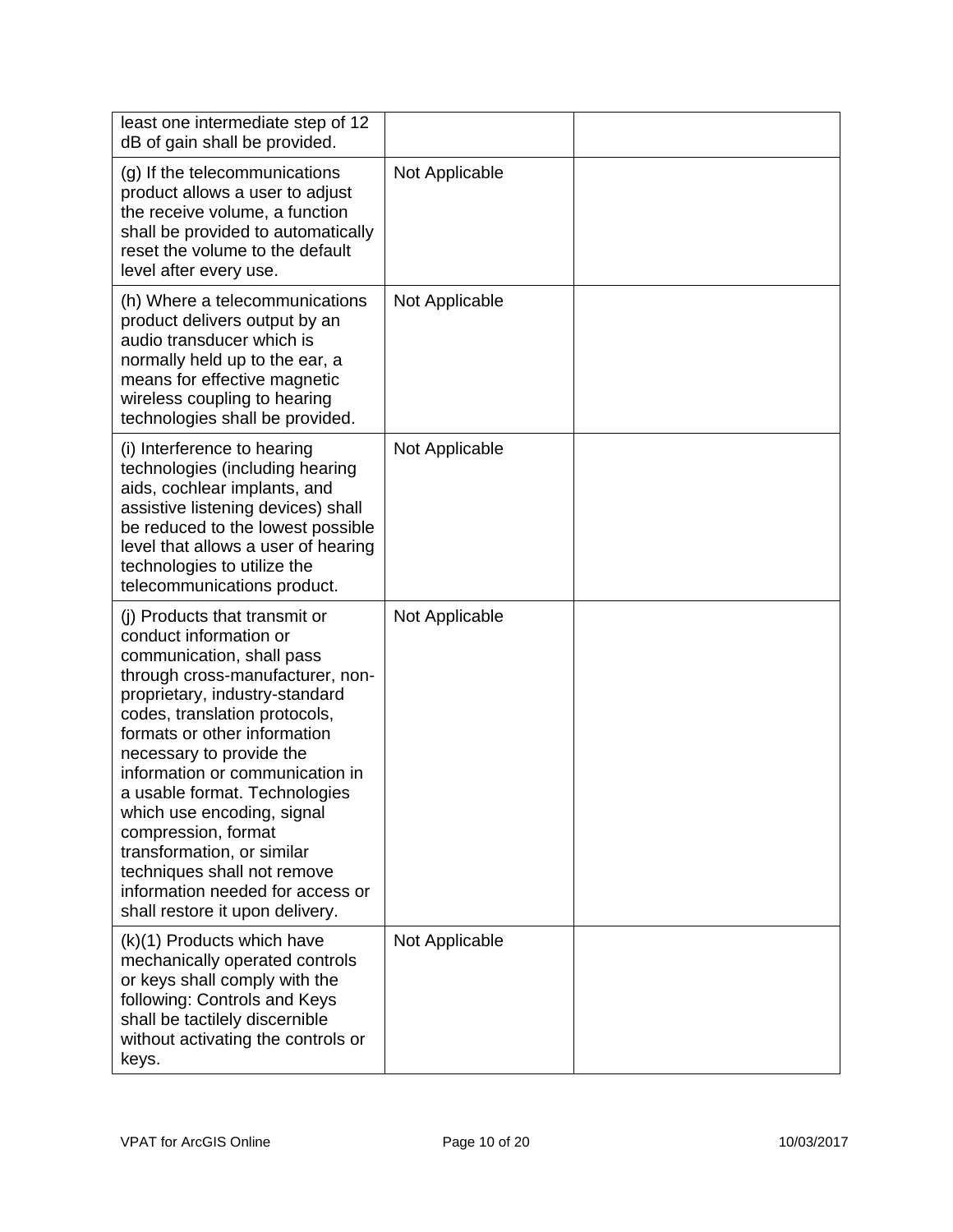| (k)(2) Products which have<br>mechanically operated controls<br>or keys shall comply with the<br>following: Controls and Keys<br>shall be operable with one hand<br>and shall not require tight<br>grasping, pinching, twisting of the<br>wrist. The force required to<br>activate controls and keys shall<br>be 5 lbs. (22.2N) maximum. |                |  |
|------------------------------------------------------------------------------------------------------------------------------------------------------------------------------------------------------------------------------------------------------------------------------------------------------------------------------------------|----------------|--|
| $(k)(3)$ Products which have<br>mechanically operated controls<br>or keys shall comply with the<br>following: If key repeat is<br>supported, the delay before<br>repeat shall be adjustable to at<br>least 2 seconds. Key repeat rate<br>shall be adjustable to 2 seconds<br>per character.                                              | Not Applicable |  |
| $(k)(4)$ Products which have<br>mechanically operated controls<br>or keys shall comply with the<br>following: The status of all locking<br>or toggle controls or keys shall be<br>visually discernible, and<br>discernible either through touch<br>or sound.                                                                             | Not Applicable |  |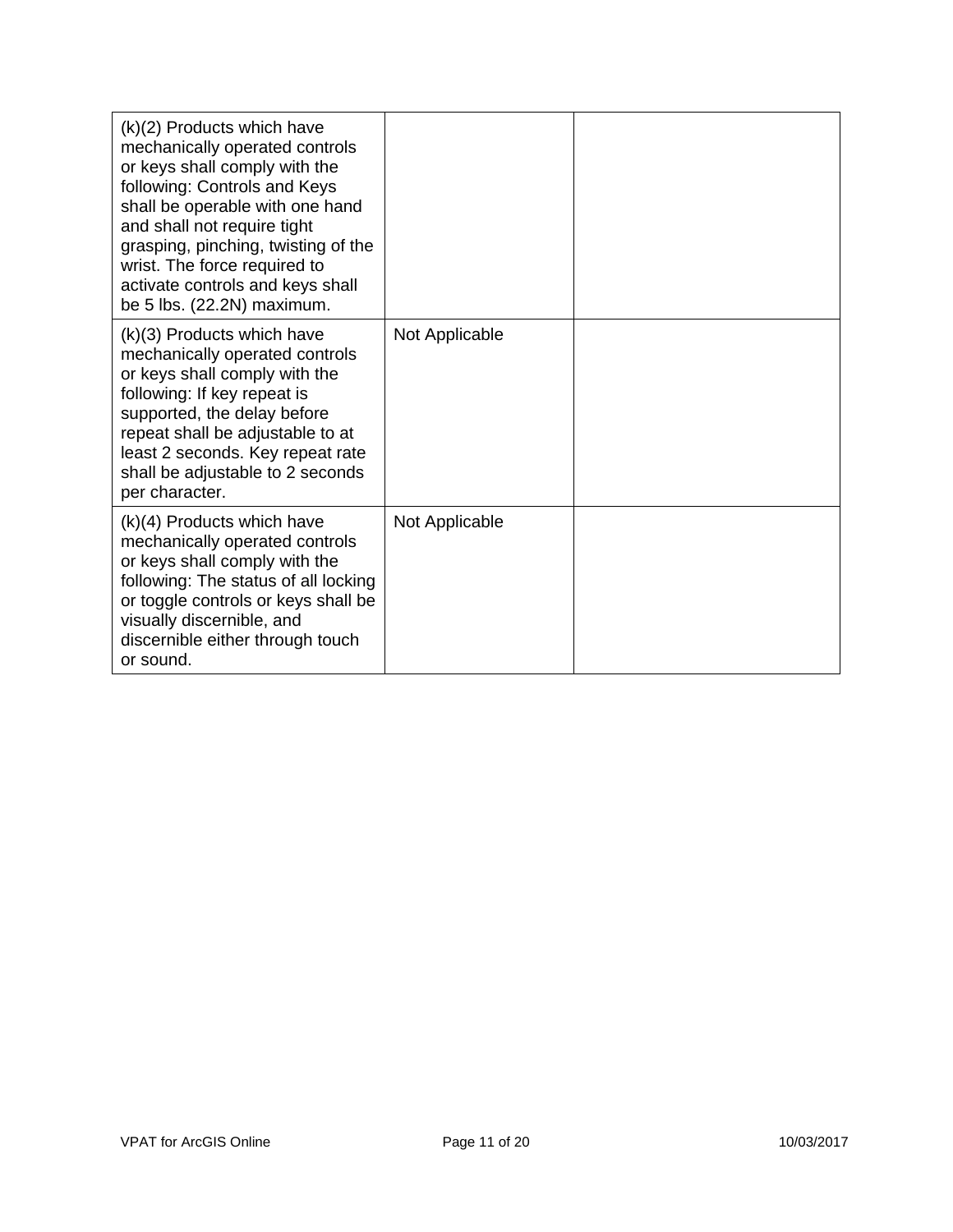| <b>Criteria</b>                                                                                                                                                                                                                                                                                                                                                                                                                                                                                                                                                                                                                                                                                                                                                                                                                                                                                                                                                           | <b>Supporting Features</b> | <b>Remarks and Explanations</b> |
|---------------------------------------------------------------------------------------------------------------------------------------------------------------------------------------------------------------------------------------------------------------------------------------------------------------------------------------------------------------------------------------------------------------------------------------------------------------------------------------------------------------------------------------------------------------------------------------------------------------------------------------------------------------------------------------------------------------------------------------------------------------------------------------------------------------------------------------------------------------------------------------------------------------------------------------------------------------------------|----------------------------|---------------------------------|
| a) All analog television displays<br>13 inches and larger, and<br>computer equipment that<br>includes analog television<br>receiver or display circuitry, shall<br>be equipped with caption<br>decoder circuitry which<br>appropriately receives, decodes,<br>and displays closed captions<br>from broadcast, cable, videotape,<br>and DVD signals. As soon as<br>practicable, but not later than<br>July 1, 2002, widescreen digital<br>television (DTV) displays<br>measuring at least 7.8 inches<br>vertically, DTV sets with<br>conventional displays measuring<br>at least 13 inches vertically, and<br>stand-alone DTV tuners, whether<br>or not they are marketed with<br>display screens, and computer<br>equipment that includes DTV<br>receiver or display circuitry, shall<br>be equipped with caption<br>decoder circuitry which<br>appropriately receives, decodes,<br>and displays closed captions<br>from broadcast, cable, videotape,<br>and DVD signals. | Not Applicable             |                                 |
| (b) Television tuners, including<br>tuner cards for use in computers,<br>shall be equipped with secondary<br>audio program playback circuitry.                                                                                                                                                                                                                                                                                                                                                                                                                                                                                                                                                                                                                                                                                                                                                                                                                            | Not Applicable             |                                 |
| (c) All training and informational<br>video and multimedia productions<br>which support the agency's<br>mission, regardless of format,<br>that contain speech or other<br>audio information necessary for<br>the comprehension of the<br>content, shall be open or closed<br>captioned.                                                                                                                                                                                                                                                                                                                                                                                                                                                                                                                                                                                                                                                                                   | Not Applicable             |                                 |
| (d) All training and informational<br>video and multimedia productions<br>which support the agency's<br>mission, regardless of format,                                                                                                                                                                                                                                                                                                                                                                                                                                                                                                                                                                                                                                                                                                                                                                                                                                    | Not Applicable             |                                 |

### *Section 1194.24 Video and Multi-media Products – Detail*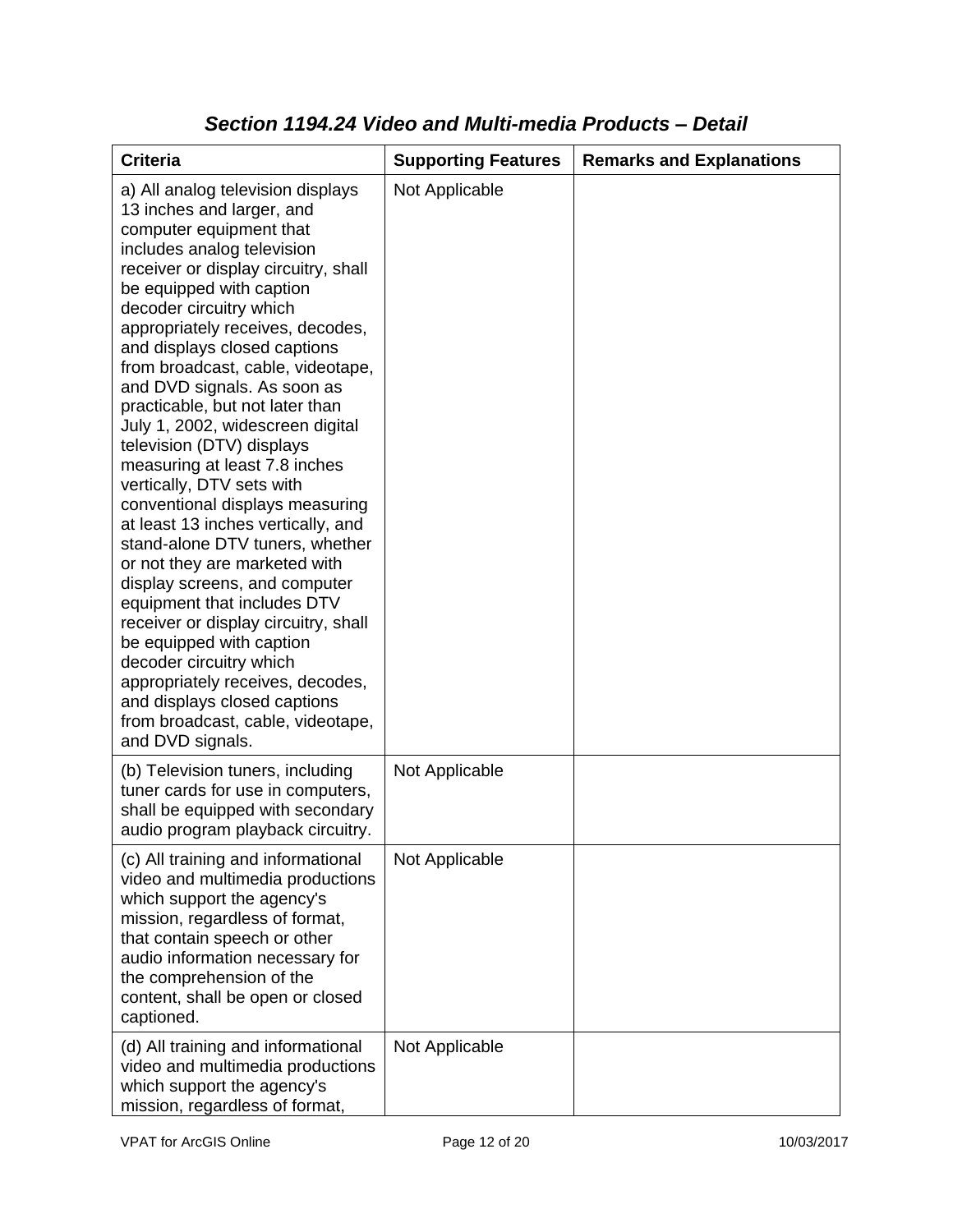| that contain visual information<br>necessary for the comprehension<br>of the content, shall be audio<br>described.                    |                |  |
|---------------------------------------------------------------------------------------------------------------------------------------|----------------|--|
| (e) Display or presentation of<br>alternate text presentation or<br>audio descriptions shall be user-<br>selectable unless permanent. | Not Applicable |  |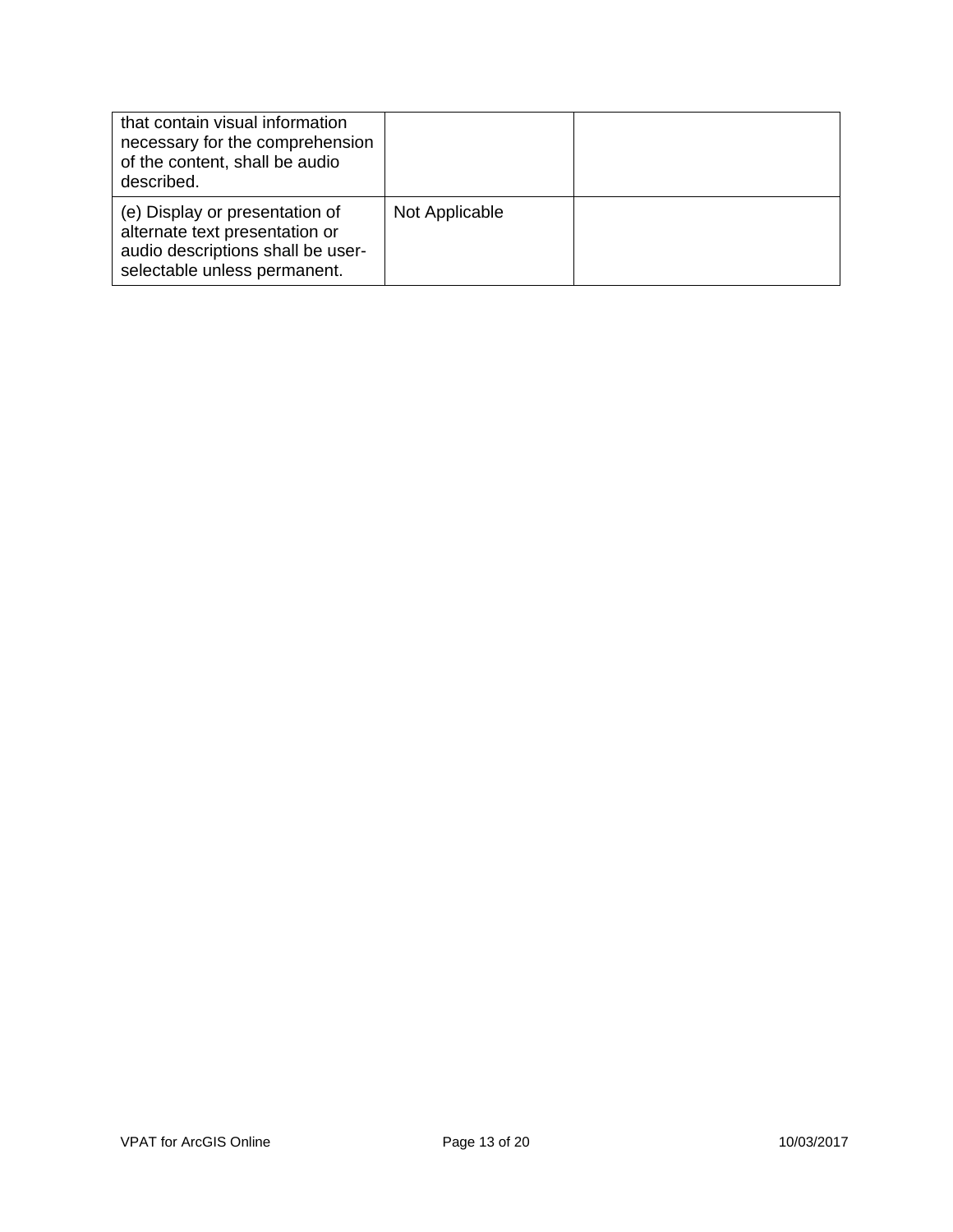# *Section 1194.25 Self-Contained, Closed Products – Detail*

| <b>Criteria</b>                                                                                                                                                                                                                                                                                                                                                                   | <b>Supporting Features</b> | <b>Remarks and Explanations</b> |
|-----------------------------------------------------------------------------------------------------------------------------------------------------------------------------------------------------------------------------------------------------------------------------------------------------------------------------------------------------------------------------------|----------------------------|---------------------------------|
| (a) Self contained products shall<br>be usable by people with<br>disabilities without requiring an<br>end-user to attach Assistive<br>Technology to the product.<br>Personal headsets for private<br>listening are not Assistive<br>Technology.                                                                                                                                   | Not Applicable             |                                 |
| (b) When a timed response is<br>required, the user shall be alerted<br>and given sufficient time to<br>indicate more time is required.                                                                                                                                                                                                                                            | Not Applicable             |                                 |
| (c) Where a product utilizes<br>touchscreens or contact-sensitive<br>controls, an input method shall<br>be provided that complies with<br>§1194.23 (k) (1) through (4).                                                                                                                                                                                                           | Not Applicable             |                                 |
| (d) When biometric forms of user<br>identification or control are used,<br>an alternative form of<br>identification or activation, which<br>does not require the user to<br>possess particular biological<br>characteristics, shall also be<br>provided.                                                                                                                          | Not Applicable             |                                 |
| (e) When products provide<br>auditory output, the audio signal<br>shall be provided at a standard<br>signal level through an industry<br>standard connector that will allow<br>for private listening. The product<br>must provide the ability to<br>interrupt, pause, and restart the<br>audio at any time.                                                                       | Not Applicable             |                                 |
| (f) When products deliver voice<br>output in a public area,<br>incremental volume control shall<br>be provided with output<br>amplification up to a level of at<br>least 65 dB. Where the ambient<br>noise level of the environment is<br>above 45 dB, a volume gain of at<br>least 20 dB above the ambient<br>level shall be user selectable. A<br>function shall be provided to | Not Applicable             |                                 |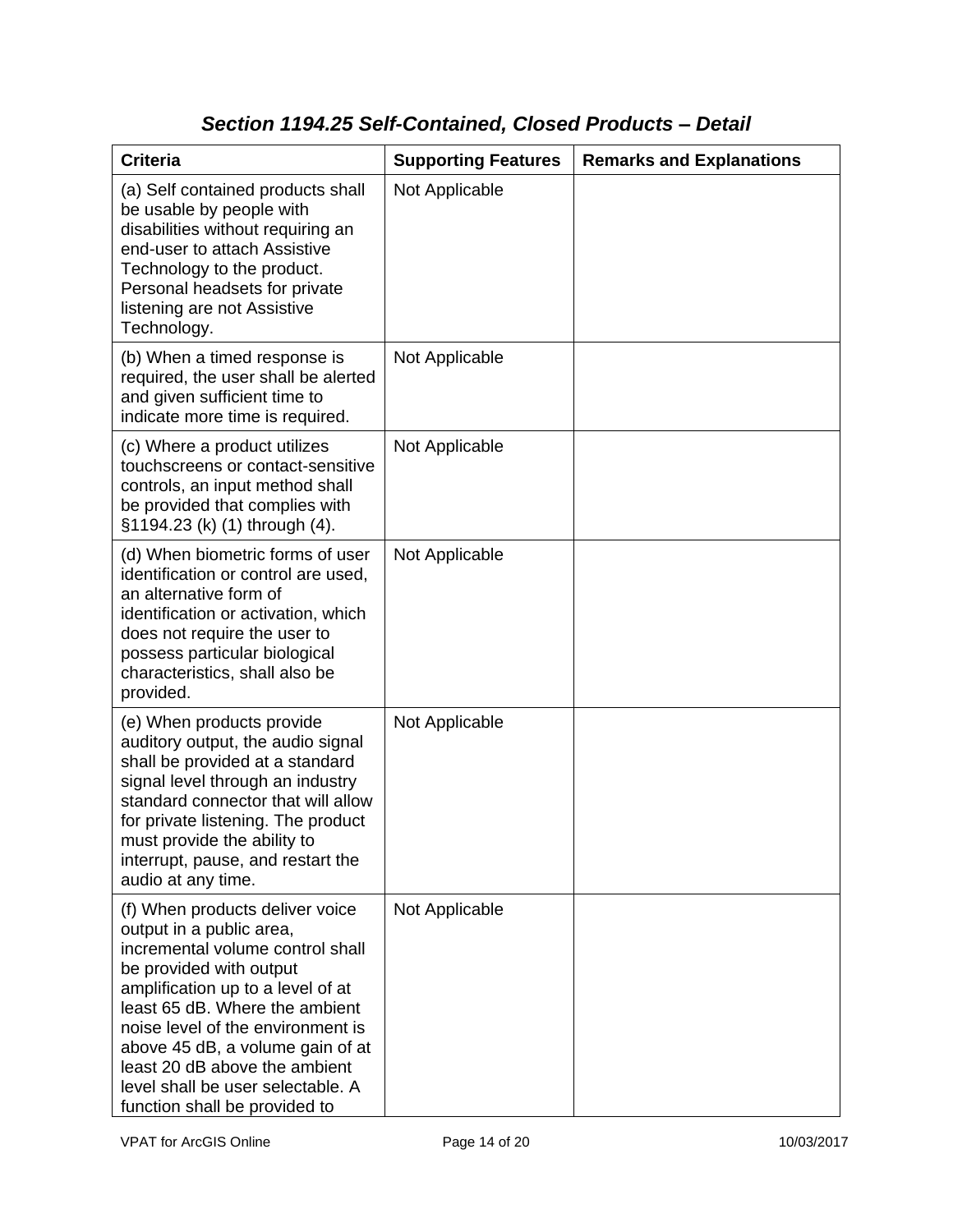| automatically reset the volume to<br>the default level after every use.                                                                                                                                                                                                                                                                                                                                                                                                                                                                                                           |                |  |
|-----------------------------------------------------------------------------------------------------------------------------------------------------------------------------------------------------------------------------------------------------------------------------------------------------------------------------------------------------------------------------------------------------------------------------------------------------------------------------------------------------------------------------------------------------------------------------------|----------------|--|
| (g) Color coding shall not be<br>used as the only means of<br>conveying information, indicating<br>an action, prompting a response,<br>or distinguishing a visual<br>element.                                                                                                                                                                                                                                                                                                                                                                                                     | Not Applicable |  |
| (h) When a product permits a<br>user to adjust color and contrast<br>settings, a range of color<br>selections capable of producing a<br>variety of contrast levels shall be<br>provided.                                                                                                                                                                                                                                                                                                                                                                                          | Not Applicable |  |
| (i) Products shall be designed to<br>avoid causing the screen to<br>flicker with a frequency greater<br>than 2 Hz and lower than 55 Hz.                                                                                                                                                                                                                                                                                                                                                                                                                                           | Not Applicable |  |
| (j) (1) Products which are<br>freestanding, non-portable, and<br>intended to be used in one<br>location and which have operable<br>controls shall comply with the<br>following: The position of any<br>operable control shall be<br>determined with respect to a<br>vertical plane, which is 48 inches<br>in length, centered on the<br>operable control, and at the<br>maximum protrusion of the<br>product within the 48 inch length<br>on products which are<br>freestanding, non-portable, and<br>intended to be used in one<br>location and which have operable<br>controls. | Not Applicable |  |
| $(i)(2)$ Products which are<br>freestanding, non-portable, and<br>intended to be used in one<br>location and which have operable<br>controls shall comply with the<br>following: Where any operable<br>control is 10 inches or less<br>behind the reference plane, the<br>height shall be 54 inches<br>maximum and 15 inches<br>minimum above the floor.                                                                                                                                                                                                                          | Not Applicable |  |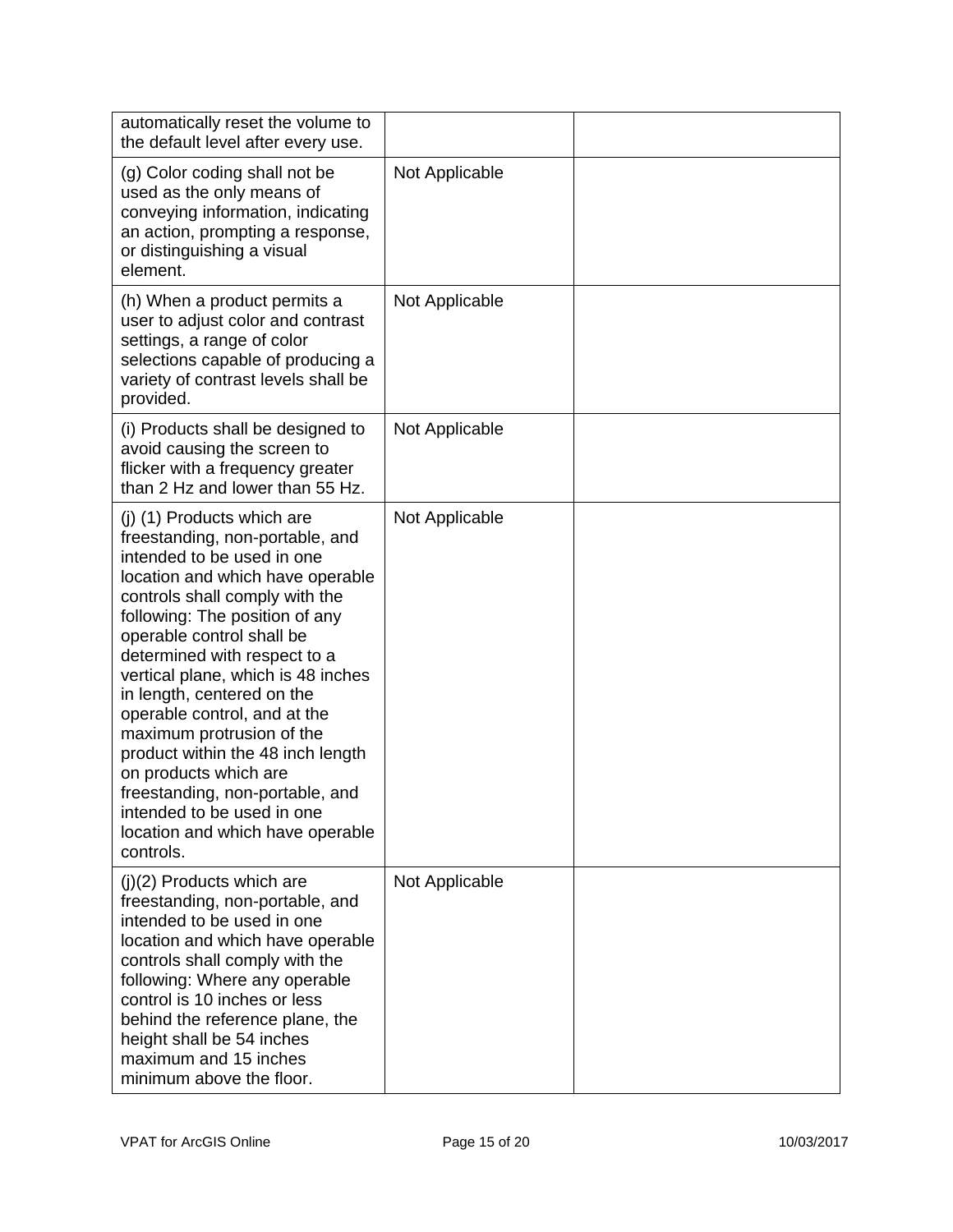| $(i)(3)$ Products which are<br>freestanding, non-portable, and<br>intended to be used in one<br>location and which have operable<br>controls shall comply with the<br>following: Where any operable<br>control is more than 10 inches<br>and not more than 24 inches<br>behind the reference plane, the<br>height shall be 46 inches<br>maximum and 15 inches<br>minimum above the floor. | Not Applicable |  |
|-------------------------------------------------------------------------------------------------------------------------------------------------------------------------------------------------------------------------------------------------------------------------------------------------------------------------------------------------------------------------------------------|----------------|--|
| $(j)(4)$ Products which are<br>freestanding, non-portable, and<br>intended to be used in one<br>location and which have operable<br>controls shall comply with the<br>following: Operable controls shall<br>not be more than 24 inches<br>behind the reference plane.                                                                                                                     | Not Applicable |  |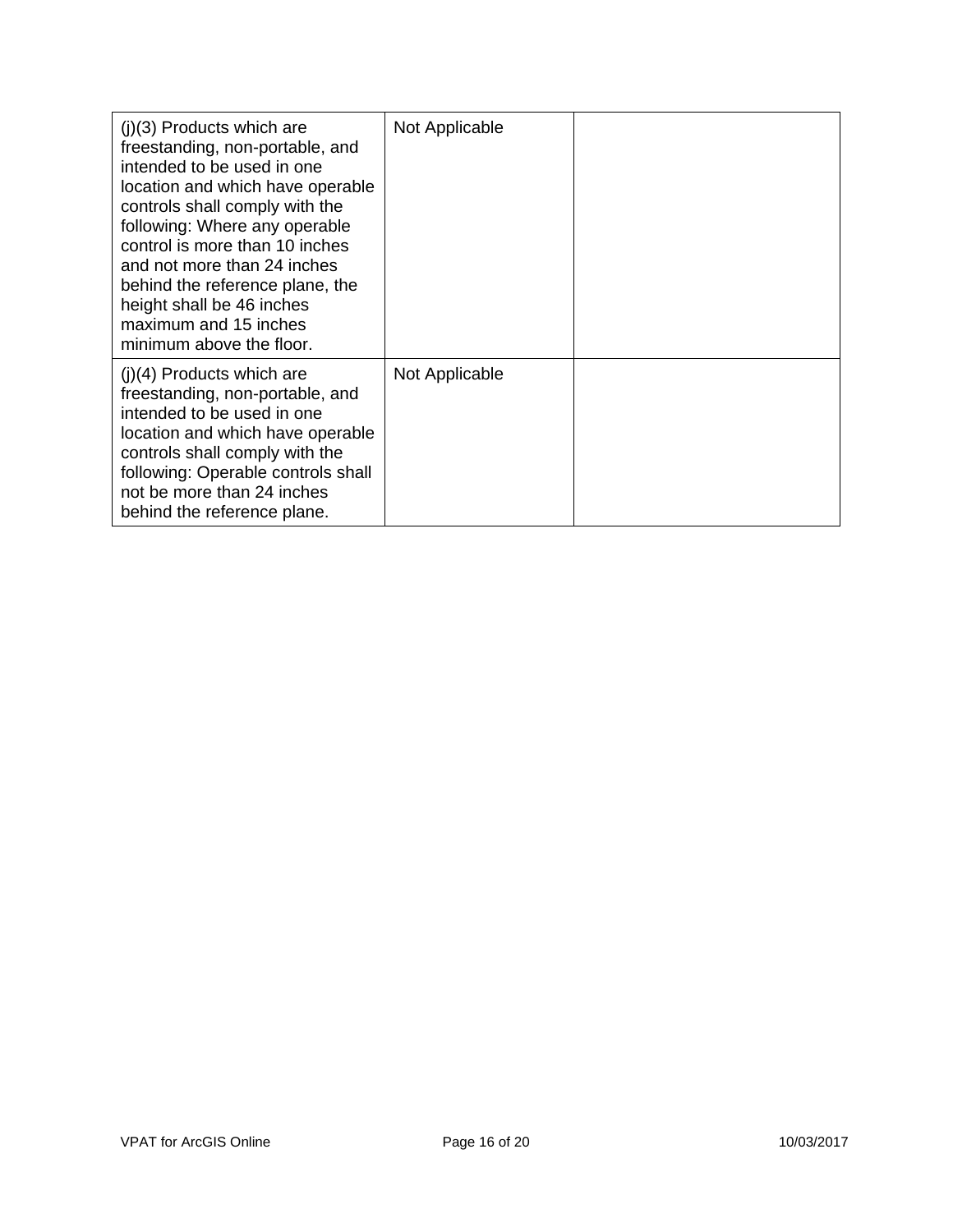| <b>Criteria</b>                                                                                                                                                                                                                                          | <b>Supporting Features</b> | <b>Remarks and Explanations</b> |
|----------------------------------------------------------------------------------------------------------------------------------------------------------------------------------------------------------------------------------------------------------|----------------------------|---------------------------------|
| (a) All mechanically operated<br>controls and keys shall comply<br>with §1194.23 (k) (1) through (4).                                                                                                                                                    | Not Applicable             |                                 |
| (b) If a product utilizes<br>touchscreens or touch-operated<br>controls, an input method shall<br>be provided that complies with<br>§1194.23 (k) (1) through (4).                                                                                        | Not Applicable             |                                 |
| (c) When biometric forms of user<br>identification or control are used,<br>an alternative form of<br>identification or activation, which<br>does not require the user to<br>possess particular biological<br>characteristics, shall also be<br>provided. | Not Applicable             |                                 |
| (d) Where provided, at least one<br>of each type of expansion slots,<br>ports and connectors shall<br>comply with publicly available<br>industry standards.                                                                                              | Not Applicable             |                                 |

## *Section 1194.26 Desktop and Portable Computers – Detail*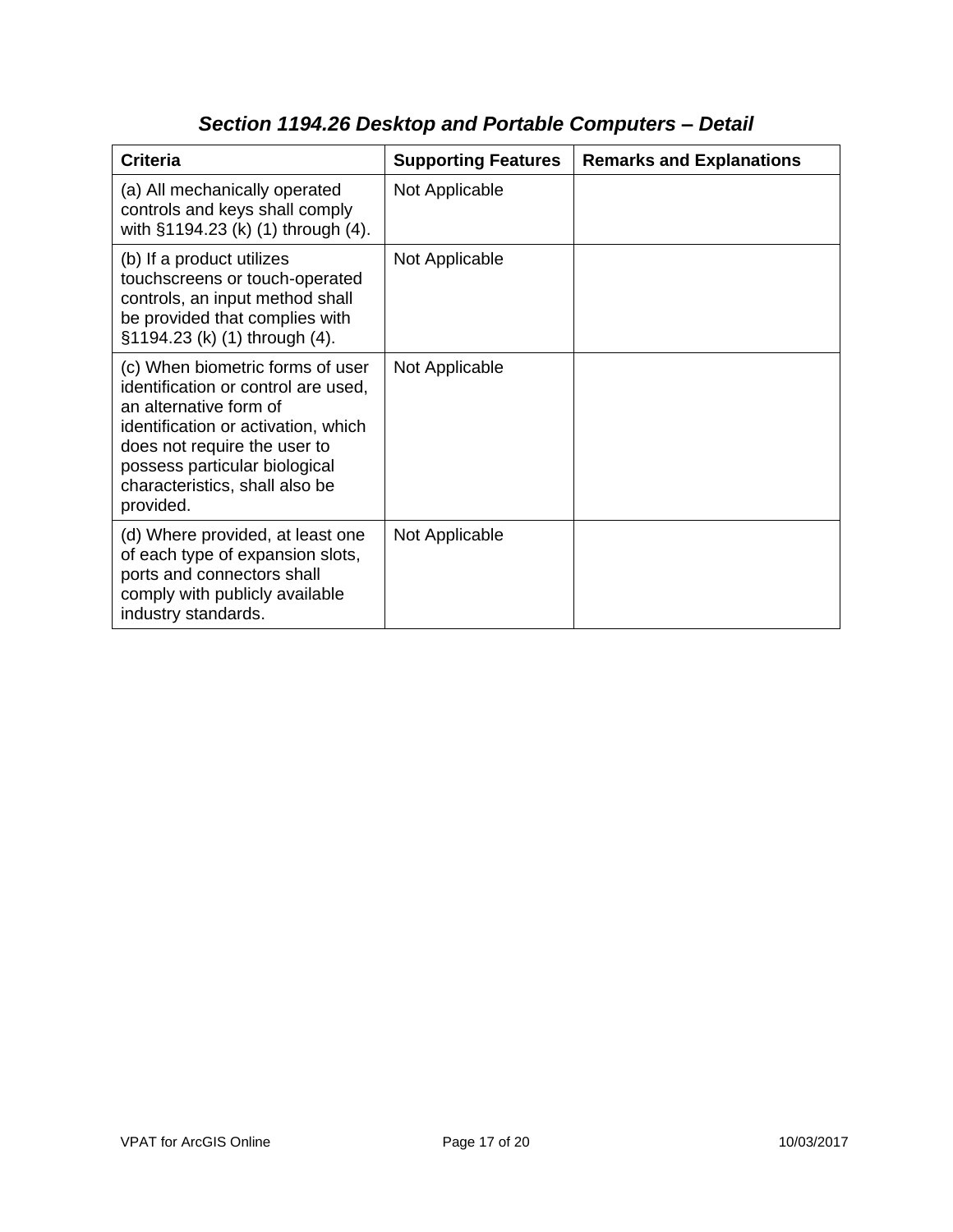| <b>Criteria</b>                                                                                                                                                                                                                                                                                                                        | <b>Supporting Features</b>                                           | <b>Remarks and Explanations</b>                                                                                                                                                                                                                                                                                                                                                                                                                                                                                                                                                                                                                                                                                                                                                                                                                    |
|----------------------------------------------------------------------------------------------------------------------------------------------------------------------------------------------------------------------------------------------------------------------------------------------------------------------------------------|----------------------------------------------------------------------|----------------------------------------------------------------------------------------------------------------------------------------------------------------------------------------------------------------------------------------------------------------------------------------------------------------------------------------------------------------------------------------------------------------------------------------------------------------------------------------------------------------------------------------------------------------------------------------------------------------------------------------------------------------------------------------------------------------------------------------------------------------------------------------------------------------------------------------------------|
| (a) At least one mode of<br>operation and information<br>retrieval that does not require<br>user vision shall be provided, or<br>support for Assistive Technology<br>used by people who are blind or<br>visually impaired shall be<br>provided.                                                                                        | Supports when<br>combined with<br>compatible Assistive<br>Technology | ArcGIS Online can be used by<br>developers to build websites<br>with geospatial content. The<br>web developer may format<br>information so as to take<br>advantage of Assistive<br>Technology for the blind or<br>visually impaired through use of<br>the software. For example, the<br>developer may use ArcGIS<br>Online to include a map window<br>in the website and displays<br>vector and raster elements of<br>geographic information.<br>Note: ArcGIS Online is<br>geographic information system<br>(GIS) technology that captures,<br>manages, and analyzes data<br>through digital maps. Some<br>aspects of a map or of GIS<br>software are inherently<br>visual/graphical and cannot be<br>adequately represented with<br>assistive technology.<br>Certain screen readers may not<br>be compatible with pop-ups<br>found in Map Viewer. |
| (b) At least one mode of<br>operation and information<br>retrieval that does not require<br>visual acuity greater than 20/70<br>shall be provided in audio and<br>enlarged print output working<br>together or independently, or<br>support for Assistive Technology<br>used by people who are visually<br>impaired shall be provided. | Supports when<br>combined with<br>compatible Assistive<br>Technology | <b>ArcGIS Online supports</b><br>Assistive Technology for the<br>client. For example, a website's<br>map window may have zoom<br>features, scale changes, or a<br>magnifier window to make the<br>output more usable by the<br>visually impaired. The Web<br>developer may format the spatial<br>content to support compatible<br>Assistive Technology for the<br>visually impaired through<br>ArcGIS Online SDKs.                                                                                                                                                                                                                                                                                                                                                                                                                                 |
| (c) At least one mode of<br>operation and information<br>retrieval that does not require                                                                                                                                                                                                                                               | Supports                                                             | There is no reliance on hearing<br>to operate.                                                                                                                                                                                                                                                                                                                                                                                                                                                                                                                                                                                                                                                                                                                                                                                                     |

*Section 1194.31 Functional Performance Criteria – Detail*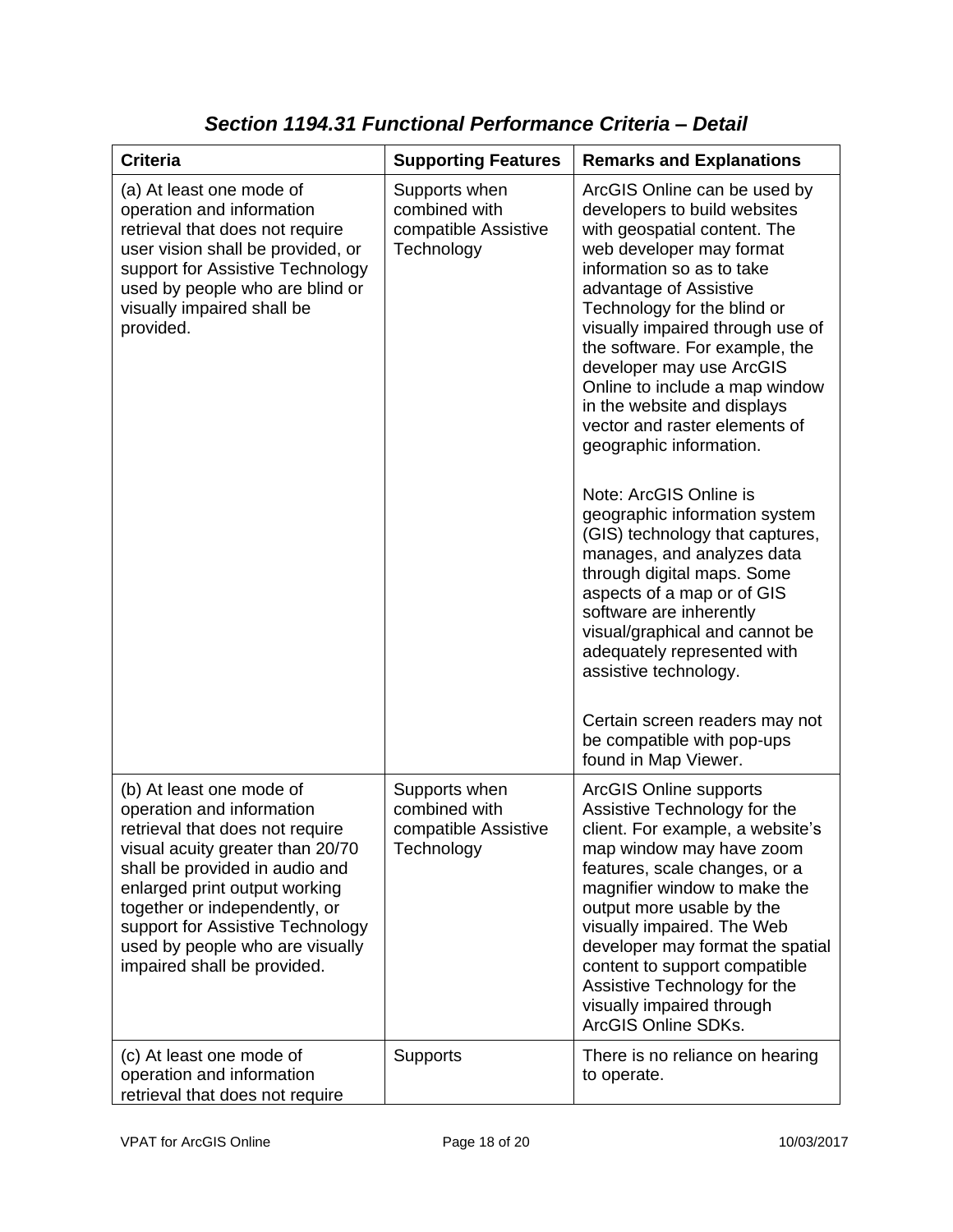| user hearing shall be provided, or<br>support for Assistive Technology<br>used by people who are deaf or<br>hard of hearing shall be provided.                                                                                                                  |                 |                                                                                                                                                                                                                             |
|-----------------------------------------------------------------------------------------------------------------------------------------------------------------------------------------------------------------------------------------------------------------|-----------------|-----------------------------------------------------------------------------------------------------------------------------------------------------------------------------------------------------------------------------|
| (d) Where audio information is<br>important for the use of a<br>product, at least one mode of<br>operation and information<br>retrieval shall be provided in an<br>enhanced auditory fashion, or<br>support for assistive hearing<br>devices shall be provided. | Not Applicable  | There is no reliance on hearing<br>to operate.                                                                                                                                                                              |
| (e) At least one mode of<br>operation and information<br>retrieval that does not require<br>user speech shall be provided, or<br>support for Assistive Technology<br>used by people with disabilities<br>shall be provided.                                     | <b>Supports</b> | There is no reliance on speech<br>to operate.                                                                                                                                                                               |
| (f) At least one mode of operation<br>and information retrieval that<br>does not require fine motor<br>control or simultaneous actions<br>and that is operable with limited<br>reach and strength shall be<br>provided.                                         | Supports        | Operation and information<br>retrieval is dependent on<br>operating system settings and<br>configurations. The software<br>supports operating systems and<br>configurations designed to assist<br>users with accessibility. |